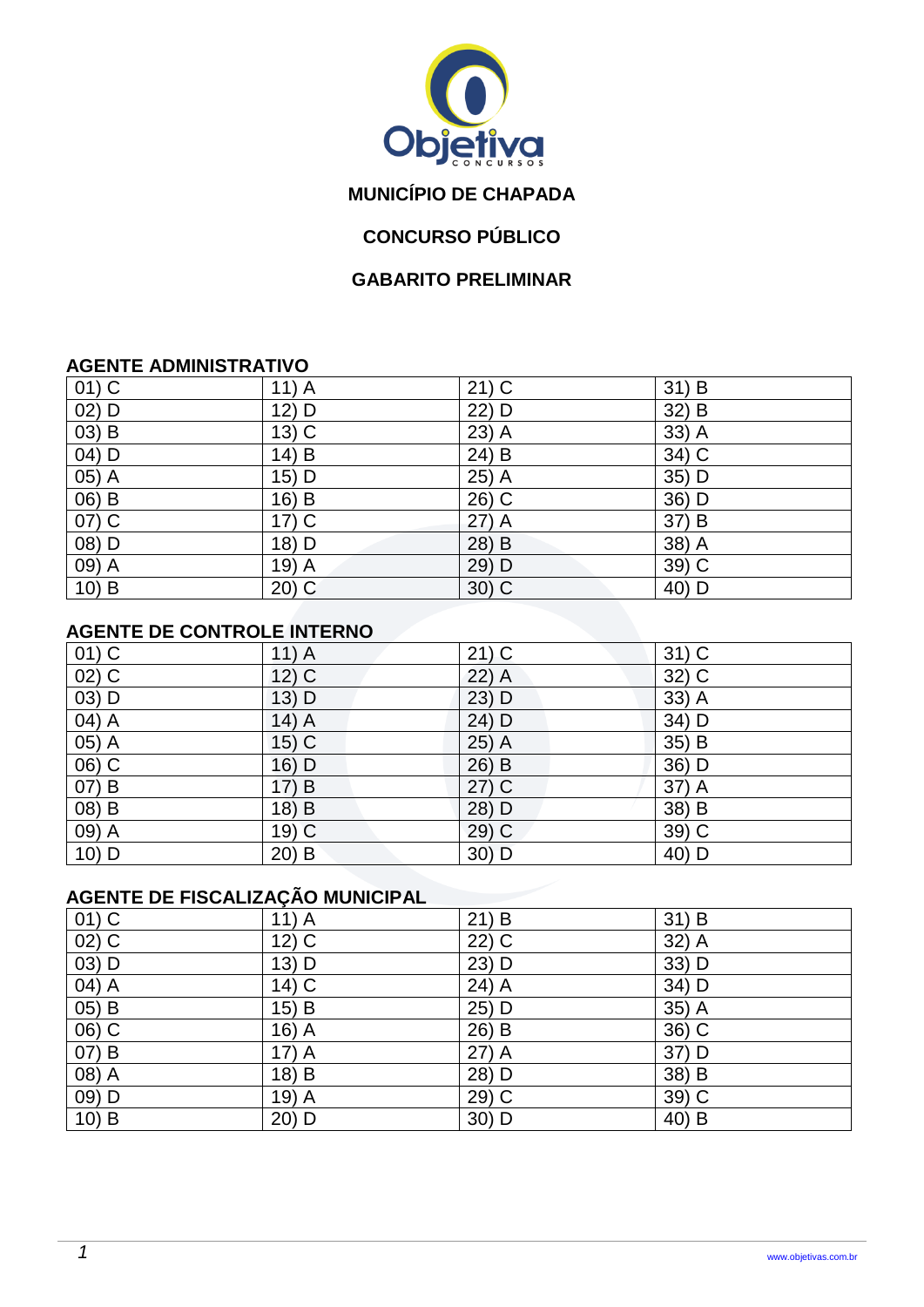

### **AGENTE DE RECEPÇÃO E TELEFONIA**

| $01)$ C            | $11)$ A | $21)$ D | $31)$ A             |
|--------------------|---------|---------|---------------------|
| $\overline{02)}$ A | $12)$ B | 22) D   | $32)$ C             |
| 03) D              | $13)$ A | $23)$ A | 33) B               |
| $04)$ B            | 14) D   | $24)$ B | 34) C               |
| $05)$ C            | $15)$ C | 25) C   | 35) A               |
| $(06)$ B           | 16) C   | 26) B   | 36) D               |
| 07) A              | $17)$ A | 27) B   | 37) B               |
| $(08)$ C           | 18) D   | 28) C   | 38) D               |
| 09) D              | 19) B   | 29) D   | 39)<br>$\mathsf{A}$ |
| $10)$ C            | $20)$ B | 30) D   | 40) B               |

#### **ASSISTENTE SOCIAL**

| $01)$ C                 | $11)$ A | $21)$ A | $31)$ C |
|-------------------------|---------|---------|---------|
| $02)$ C                 | 12) B   | $22)$ D | $32)$ B |
| 03) D                   | 13) D   | $23)$ B | 33) C   |
| 04) A                   | $14)$ C | 24) B   | 34) D   |
| 05) A                   | $15)$ A | $25)$ D | $35)$ B |
| 06) D                   | $16)$ B | 26) A   | 36) C   |
| $07)$ C                 | 17) D   | $27)$ C | 37) D   |
| 08) B                   | 18) C   | 28) B   | 38) A   |
| 09) A                   | 19) B   | $29)$ D | 39) D   |
| $10)$ B                 | $20)$ A | $30)$ A | 40) D   |
|                         |         |         |         |
| ALIXILIAR DE CALCETEIRO |         |         |         |

## **AUXILIAR DE CALCETEIRO**

| $01)$ B                         | $11)$ A | $21)$ B             |
|---------------------------------|---------|---------------------|
| $02)$ D                         | $12)$ B | 22) A               |
| $03)$ D                         | $13)$ C | $23)$ A             |
| $\overline{04}$ $\overline{)A}$ | $14)$ A | 24) D               |
| $(05)$ C                        | $15)$ B | $25)$ C             |
| $(06)$ B                        | $16)$ D | $26)$ A             |
| 07) A                           | 17) B   | 27) D               |
| $(08)$ D                        | $18)$ C | $\overline{28}$ ) C |
| $(09)$ B                        | 19) A   | $29)$ B             |
| $10)$ C                         | $20)$ C | $30)$ B             |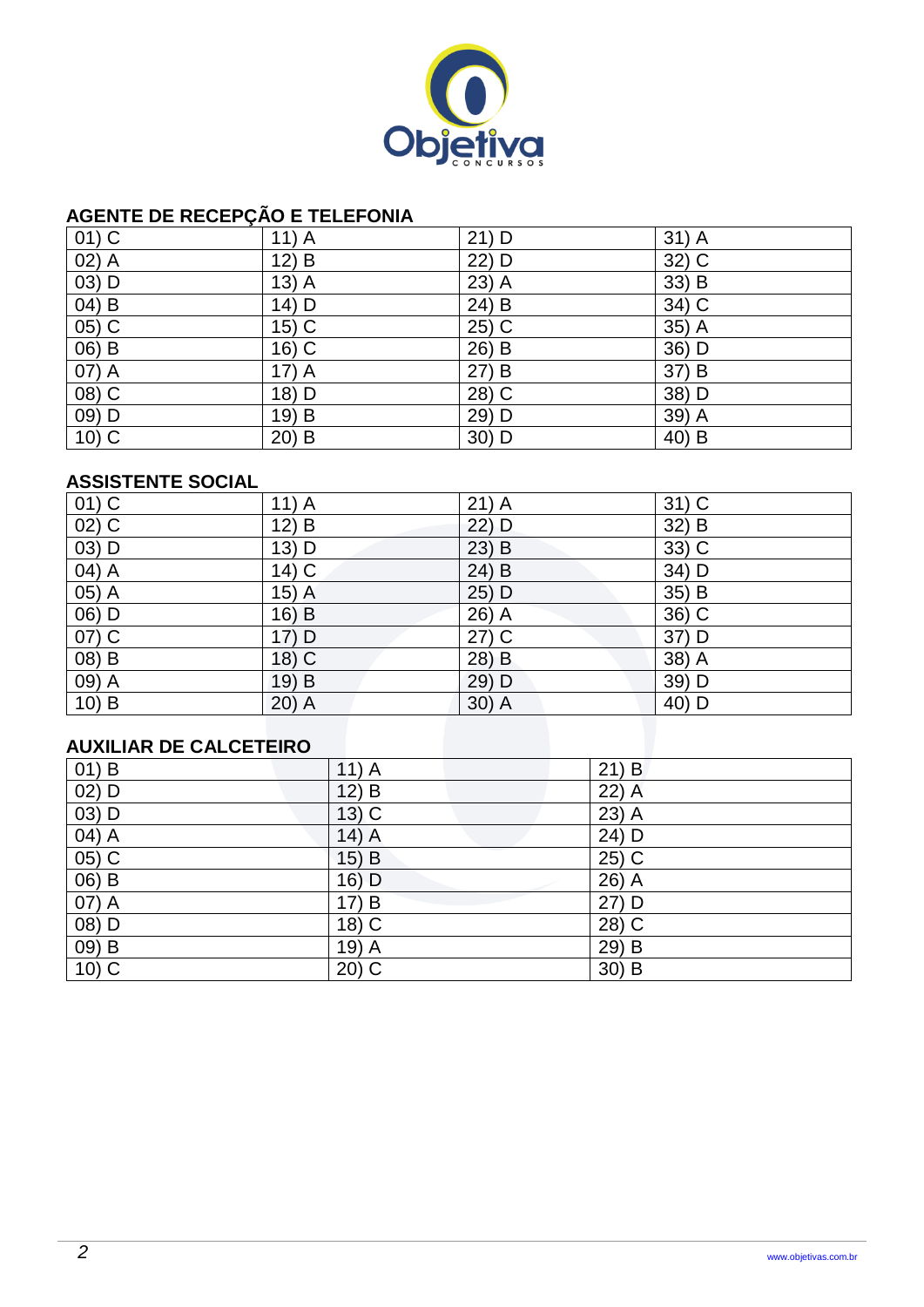

### **AUXILIAR DE CONSULTÓRIO DENTÁRIO**

| $01)$ C             | $11)$ A | $21)$ B | $31)$ A |
|---------------------|---------|---------|---------|
| $\overline{02)}$ C  | $12)$ C | 22) C   | $32)$ A |
| 03) D               | 13) D   | 23) D   | 33) C   |
| $04)$ A             | $14)$ C | $24)$ A | 34) B   |
| $05)$ B             | $15)$ B | 25) D   | 35) D   |
| $\overline{06}$ ) C | $16)$ A | $26)$ B | 36) B   |
| 07) B               | $17)$ A | $27)$ A | 37) A   |
| $(08)$ A            | 18) B   | 28) D   | 38) C   |
| 09) D               | 19) A   | 29) C   | 39) D   |
| $10)$ B             | 20) D   | 30) D   | 40) C   |

# **AUXILIAR DE FARMÁCIA**

| $01)$ C            | $11)$ A | $21)$ B | $31)$ A |
|--------------------|---------|---------|---------|
| $02)$ C            | $12)$ C | $22)$ C | 32) A   |
| $(03)$ D           | $13)$ D | $23)$ D | $33)$ C |
| $\overline{04)}$ A | 14) C   | $24)$ A | 34) B   |
| 05) B              | $15)$ B | $25)$ D | 35) D   |
| 06) C              | $16)$ A | 26) B   | 36) B   |
| 07) B              | $17)$ A | $27)$ A | 37) A   |
| 08) A              | 18) B   | 28) D   | 38) D   |
| 09) D              | $19)$ A | $29)$ C | 39) C   |
| $10)$ B            | $20)$ D | $30)$ D | 40) B   |
|                    |         |         |         |
| CALCETEIRO         |         |         |         |

### **CALCETEIRO**

| $01)$ B  | $11)$ A  | $21)$ B |
|----------|----------|---------|
| $02)$ D  | $12)$ B  | 22) A   |
| $(03)$ D | $13)$ C  | $23)$ B |
| $04)$ A  | $14)$ A  | $24)$ A |
| $05)$ C  | $15)$ B  | $25)$ C |
| $06)$ B  | 16) D    | 26) A   |
| 07) A    | 17)<br>B |         |
| $(08)$ D | 18) C    |         |
| $(09)$ B | 19) A    |         |
| $10)$ C  | $20)$ C  |         |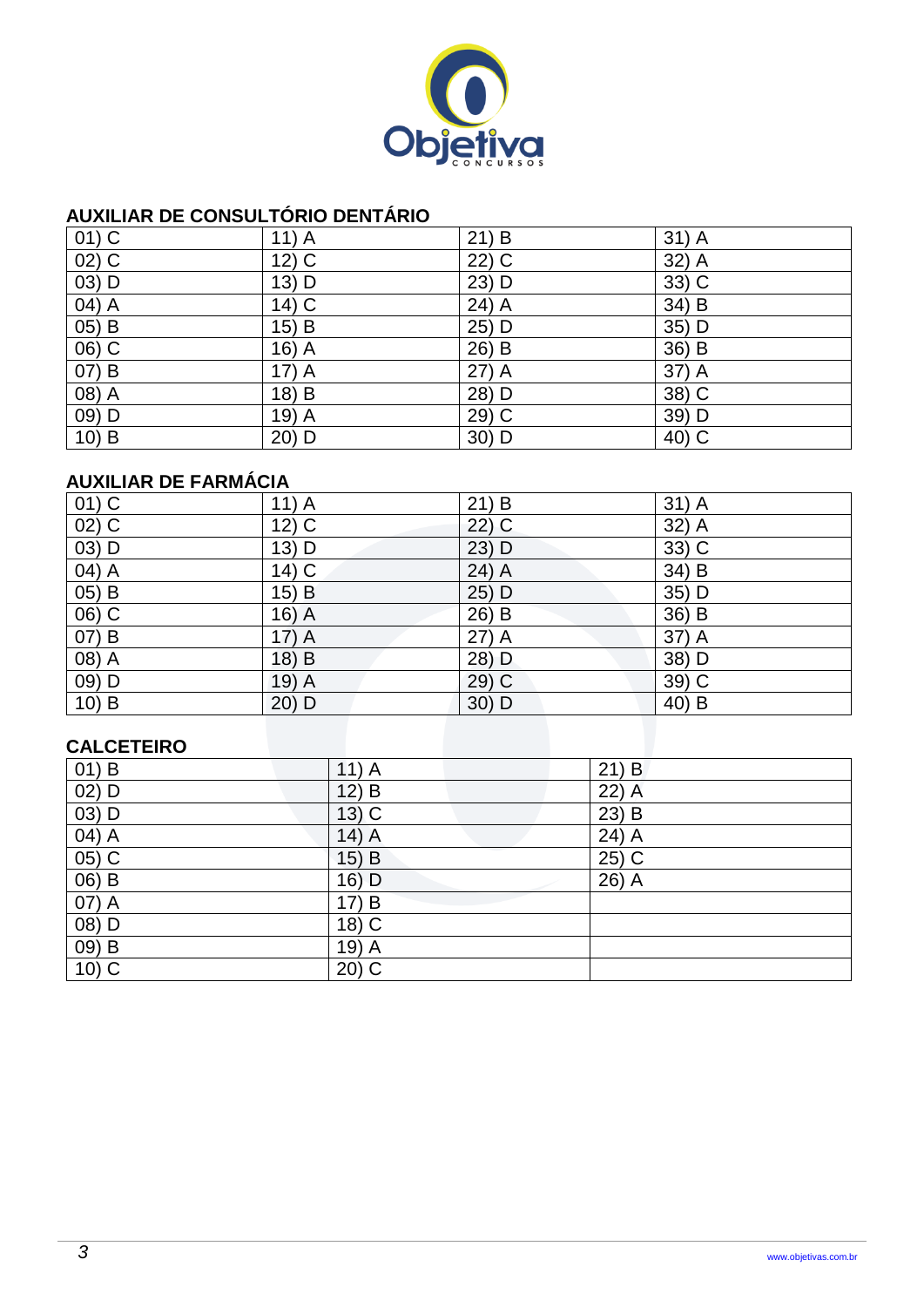

## **CIRURGIÃO DENTISTA**

| $01)$ C                         | $11)$ A | $21)$ A | $31)$ D            |
|---------------------------------|---------|---------|--------------------|
| $\overline{02}$ ) C             | $12)$ B | 22) D   | $32) \overline{B}$ |
| 03) D                           | 13) D   | $23)$ B | 33) C              |
| $\overline{04}$ $\overline{)A}$ | 14) C   | $24)$ B | $34) \overline{B}$ |
| $\overline{05)}$ A              | $15)$ A | 25) A   | 35) D              |
| 06) D                           | 16) B   | 26) B   | 36) C              |
| $\overline{07)}$ C              | 17) D   | 27) D   | 37) D              |
| $(08)$ B                        | 18) C   | 28) D   | 38) C              |
| 09) A                           | 19) B   | 29) B   | 39) A              |
| $10)$ B                         | $20)$ A | $30)$ A | 40) $\overline{A}$ |

## **EDUCADOR FÍSICO**

| $01)$ C            | $11)$ A | $21)$ A | $31)$ D            |
|--------------------|---------|---------|--------------------|
| $02)$ C            | 12) B   | $22)$ B | 32) A              |
| $03)$ D            | 13) D   | $23)$ A | 33) B              |
| $04)$ A            | $14)$ C | 24) D   | $34)$ C            |
| $\overline{05)}$ A | $15)$ A | $25)$ B | $35)$ C            |
| 06) D              | $16)$ B | $26)$ C | 36) D              |
| 07) C              | 17) D   | $27)$ A | 37) B              |
| $(08)$ B           | 18) C   | 28) B   | $38) \overline{B}$ |
| $09)$ A            | 19) B   | $29)$ C | $39)$ C            |
| $10)$ B            | $20)$ A | $30)$ C | 40) $\overline{A}$ |

### **ENFERMEIRO**

| $01)$ C            | $11)$ A | $21)$ A              | $31)$ B |
|--------------------|---------|----------------------|---------|
| $02)$ C            | 12) B   | 22) D                | 32) B   |
| $\overline{03)}$ D | $13)$ D | $23)$ B              | $33)$ A |
| 04) A              | $14)$ C | $24)$ B              | 34) D   |
| $05)$ A            | $15)$ A | $25)$ A              | 35) C   |
| $(06)$ D           | 16) B   | 26) D                | $36)$ D |
| $07)$ C            | 17) D   | $27)$ C              | $37)$ C |
| 08) B              | 18) C   | 28) B                | 38) A   |
| 09) A              | 19) B   | 29) C                | 39) C   |
| 10) B              | $20)$ A | $30)$ $\overline{A}$ | $40)$ B |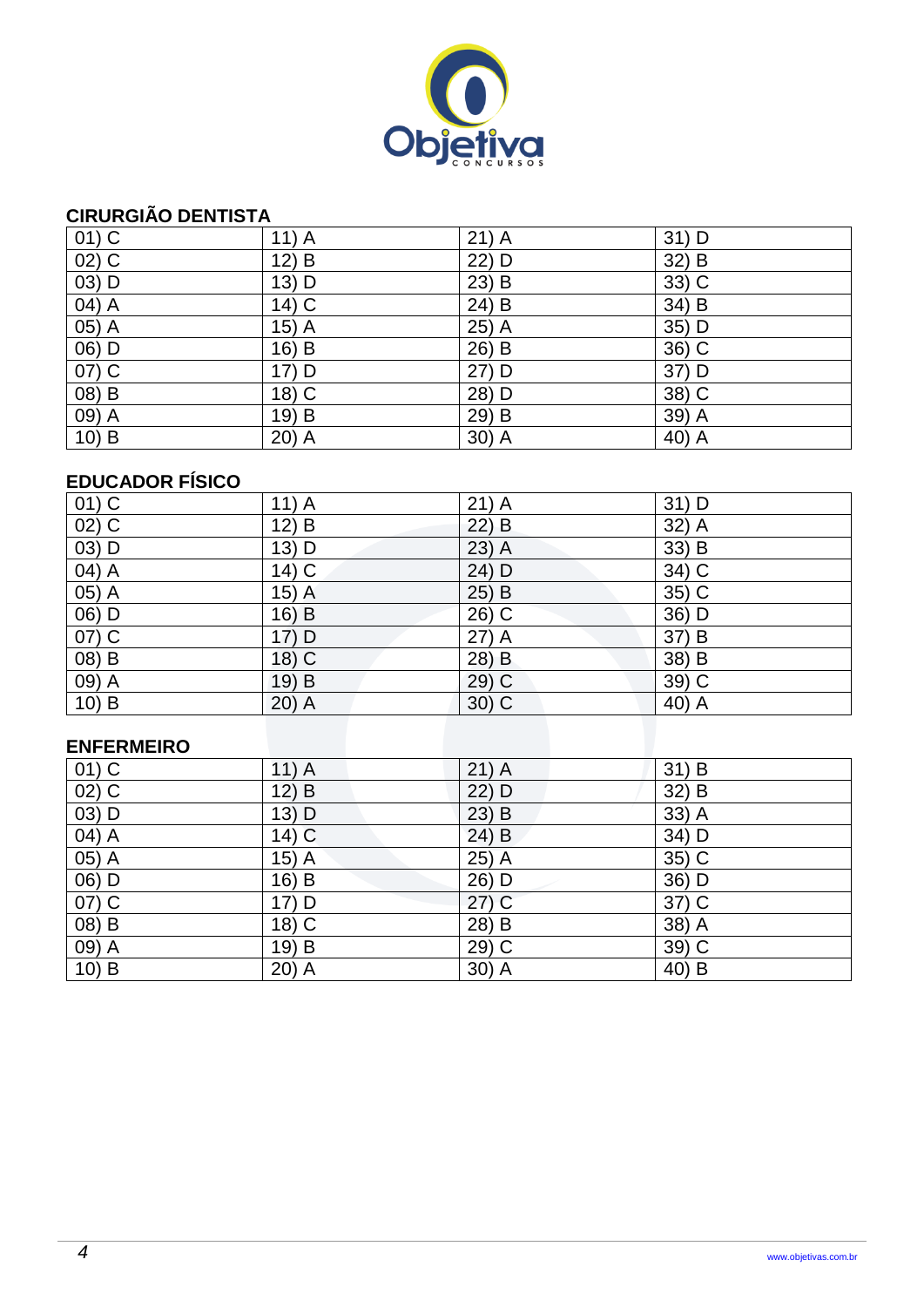

### **ENGENHEIRO CIVIL**

| $01)$ C  | $11)$ A | $21)$ C | 31) B                    |
|----------|---------|---------|--------------------------|
| 02) D    | $12)$ C | 22) B   | 32) D                    |
| $03)$ B  | 13) D   | $23)$ A | 33) A                    |
| 04) A    | 14) D   | 24) B   | 34) D                    |
| $05)$ A  | $15)$ A | 25) D   | $35\overline{\smash) B}$ |
| 06) D    | 16) B   | 26) C   | $36)$ C                  |
| 07) B    | 17) B   | $27)$ A | 37) A                    |
| $(08)$ C | 18) C   | 28) C   | 38) B                    |
| $(09)$ B | 19) D   | 29) A   | 39) D                    |
| $10)$ C  | 20) D   | 30) D   | 40) C                    |

# **FARMACÊUTICO**

| $01)$ C                        | $11)$ A | $21)$ A | $31)$ A             |
|--------------------------------|---------|---------|---------------------|
| $02)$ C                        | 12) B   | 22) D   | 32) B               |
| $(03)$ D                       | 13) D   | $23)$ B | $33)$ C             |
| $\overline{04}$ $\overline{A}$ | $14)$ C | $24)$ B | $34)$ D             |
| $\overline{05)}$ A             | $15)$ A | $25)$ A | $\overline{35)}$ A  |
| $(06)$ D                       | $16)$ B | $26)$ C | $\overline{36}$ ) C |
| 07) C                          | 17) D   | 27) B   | 37) B               |
| $(08)$ B                       | $18)$ C | 28) C   | 38) D               |
| $09)$ A                        | 19) B   | $29)$ C | $39)$ C             |
| $10)$ B                        | $20)$ A | $30)$ B | 40) D               |

# **FISCAL AMBIENTAL**

| $01)$ C                        | $11)$ A              | $21)$ B | $31)$ B |
|--------------------------------|----------------------|---------|---------|
| $02)$ C                        | $12)$ C              | 22) C   | 32) A   |
| 03) D                          | $13)$ D              | 23) D   | 33) D   |
| $\overline{04}$ $\overline{A}$ | $14)$ $\overline{C}$ | $24)$ A | $34)$ A |
| 05) B                          | $15)$ B              | $25)$ D | 35) B   |
| 06) C                          | 16) A                | 26) B   | $36)$ A |
| 07) B                          | 17) A                | $27)$ A | 37) D   |
| 08) A                          | 18) B                | 28) D   | $38)$ C |
| 09) D                          | 19) $\overline{A}$   | $29)$ C | 39) D   |
| $10)$ B                        | 20) D                | 30) D   | 40) A   |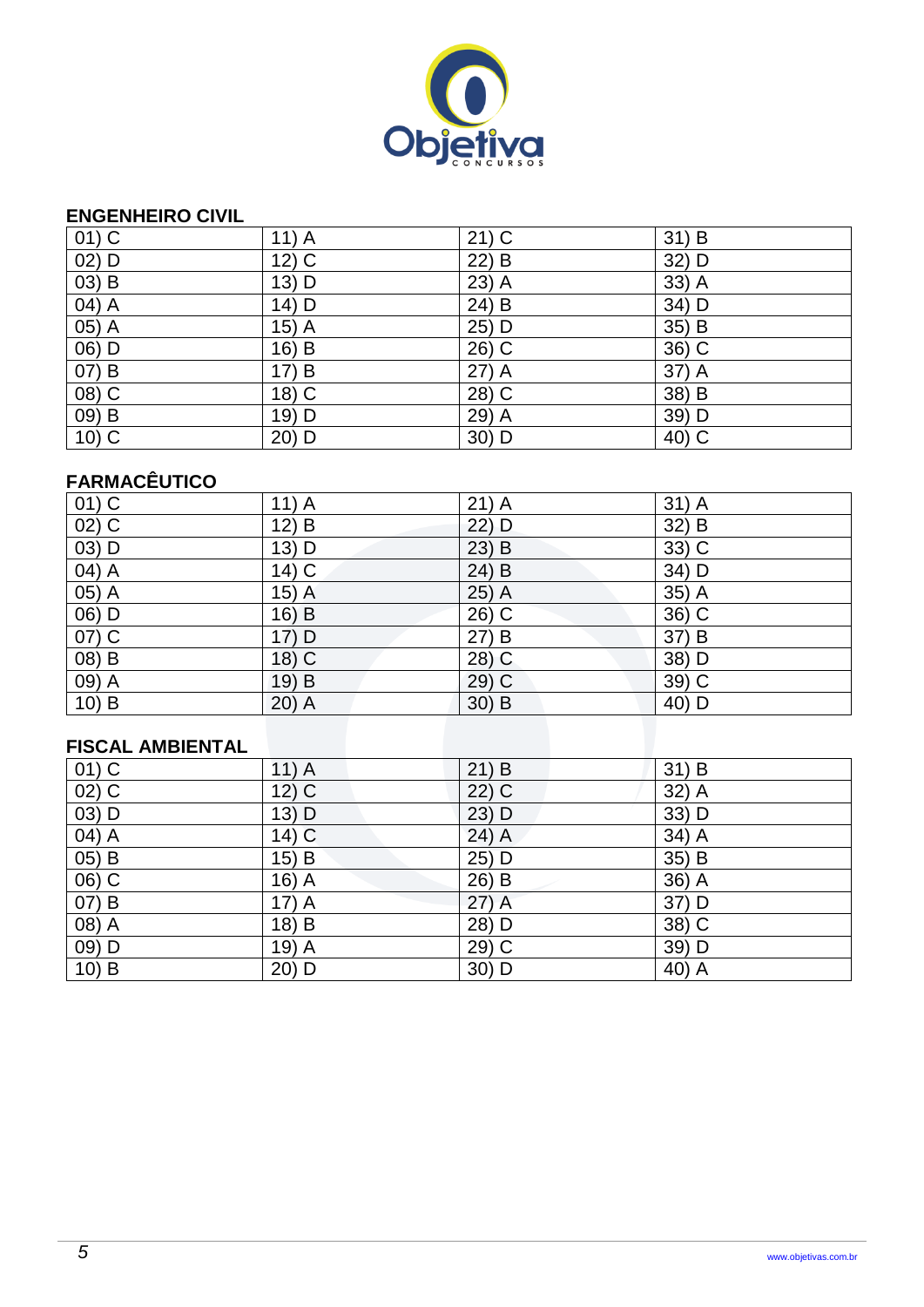

## **FISCAL SANITÁRIO**

| $01)$ C             | $11)$ A           | 21) B               | $31)$ A                   |
|---------------------|-------------------|---------------------|---------------------------|
| $02)$ C             | $12\overline{)C}$ | $\overline{22}$ ) C | $32\overline{\smash{)}B}$ |
| $03)$ D             | 13) D             | 23) D               | 33) B                     |
| $04)$ A             | $14)$ C           | $24)$ A             | 34) A                     |
| 05) B               | 15) B             | 25) D               | 35) D                     |
| $\overline{06}$ ) C | $16)$ A           | $26)$ B             | $36)$ B                   |
| 07) B               | $17)$ A           | $27)$ A             | 37) A                     |
| $(08)$ A            | 18) B             | 28) D               | 38) C                     |
| 09) D               | $19)$ A           | 29) C               | 39) D                     |
| $10)$ B             | 20) D             | 30) D               | 40) B                     |

#### **FISIOTERAPEUTA**

| $01)$ C                        | $11)$ A | $21)$ A | $31)$ C |
|--------------------------------|---------|---------|---------|
| $02)$ C                        | 12) B   | 22) D   | $32)$ C |
| $(03)$ D                       | 13) D   | $23)$ B | $33)$ A |
| $\overline{04)}$ A             | 14) C   | $24)$ B | $34)$ B |
| $\overline{05)}$ A             | $15)$ A | 25) D   | $35)$ A |
| $\overline{06}$ $\overline{D}$ | $16)$ B | 26) A   | $36)$ C |
| 07) C                          | 17) D   | $27)$ C | 37) C   |
| $(08)$ B                       | $18)$ C | 28) D   | $38)$ B |
| $\overline{09}$ $\overline{A}$ | 19) B   | $29)$ B | 39) D   |
| $10)$ B                        | $20)$ A | $30)$ A | 40) D   |

# **FONOAUDIÓLOGO**

| $11)$ A | $21)$ A | $31)$ C |
|---------|---------|---------|
| 12) B   | 22) D   | 32) D   |
| $13)$ D | $23)$ B | $33)$ C |
| $14)$ C | $24)$ B | 34) B   |
| $15)$ A | $25)$ C | 35) C   |
| 16) B   | 26) D   | $36)$ D |
| 17) D   | 27) B   | 37) D   |
| 18) C   | 28) D   | $38)$ A |
| 19) B   | 29) B   | 39) B   |
| $20)$ A | $30)$ A | 40) D   |
|         |         |         |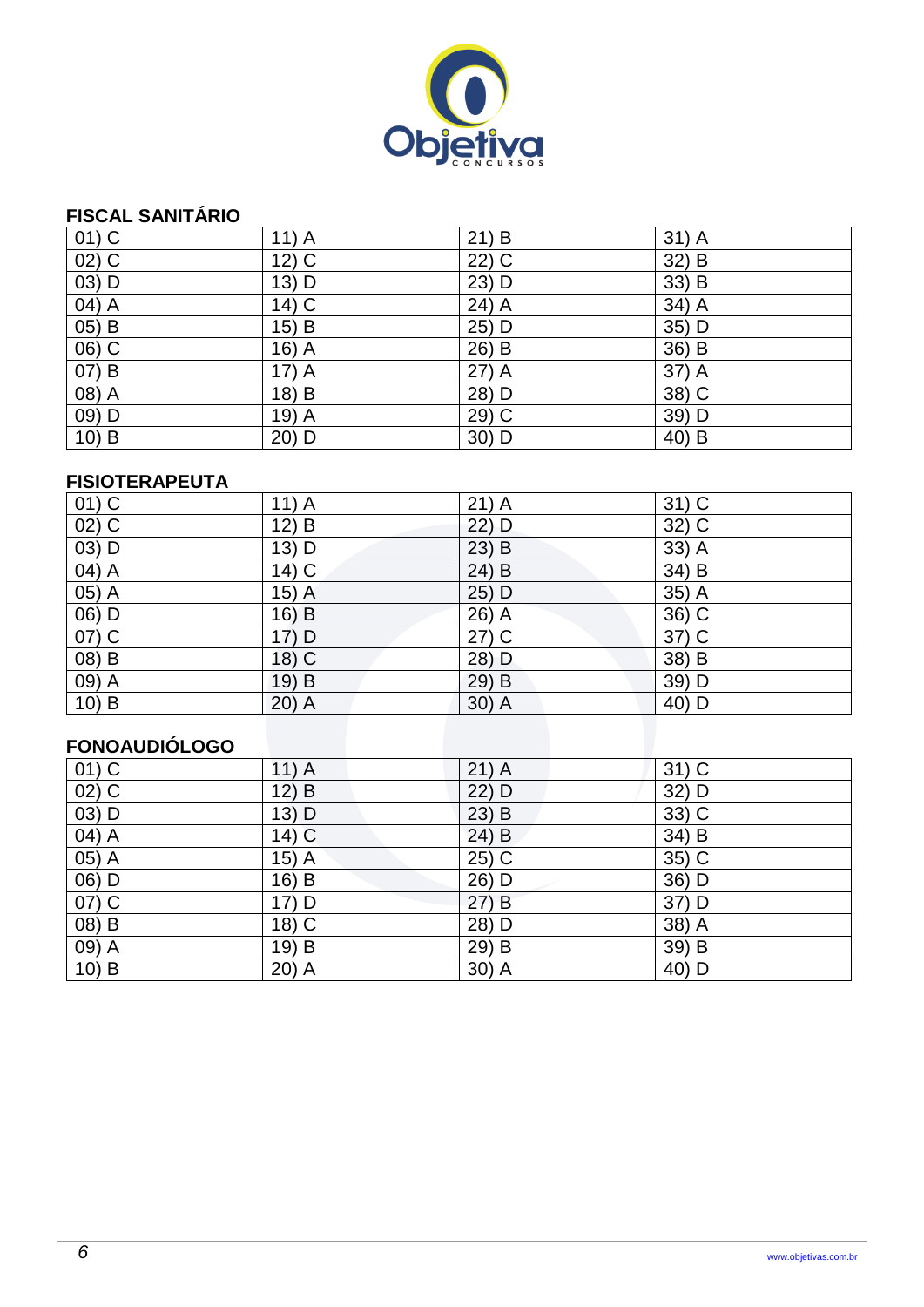

#### **GARI**

| $01)$ B                        | $11)$ A | $21)$ B            |
|--------------------------------|---------|--------------------|
| $02)$ D                        | $12)$ B | 22) $\overline{A}$ |
| $03)$ D                        | $13)$ C | $23)$ B            |
| $\overline{04}$ $\overline{A}$ | $14)$ A | $24)$ A            |
| $05)$ C                        | $15)$ B | $25)$ C            |
| $(06)$ B                       | 16) D   | 26) $\overline{A}$ |
| 07) A                          | 17) B   |                    |
| $(08)$ D                       | 18) C   |                    |
| 09) B                          | 19) A   |                    |
| $10)$ C                        | $20)$ C |                    |

### **LICENCIADOR AMBIENTAL**

| $01)$ C                        | $11)$ A           | $21)$ C | $31)$ B |
|--------------------------------|-------------------|---------|---------|
| $02)$ C                        | $12)$ C           | $22)$ A | 32) D   |
| $03)$ D                        | 13) D             | 23) D   | $33)$ A |
| $\overline{04)}$ A             | $14)$ A           | 24) D   | $34)$ A |
| $\overline{05)}$ A             | $15)\overline{C}$ | $25)$ A | $35)$ C |
| $06)$ C                        | $16)$ D           | 26) B   | $36)$ D |
| $07)$ B                        | 17) B             | $27)$ C | 37) A   |
| $(08)$ B                       | 18) B             | 28) D   | $38)$ C |
| $\overline{09}$ $\overline{A}$ | $19)$ C           | $29)$ C | 39) D   |
| $10)$ D                        | $20)$ B           | 30) D   | $40)$ B |

# **MÉDICO CLÍNICO GERAL**

| <br>------ <i>-</i> ------- |         |         |         |
|-----------------------------|---------|---------|---------|
| $(01)$ C                    | $11)$ A | $21)$ A | 31) A   |
| $\overline{02)}$ C          | $12)$ B | 22) D   | $32)$ C |
| $(03)$ D                    | $13)$ D | $23)$ B | 33) B   |
| 04) A                       | $14)$ C | $24)$ A | 34) A   |
| 05) A                       | $15)$ A | $25)$ A | 35) A   |
| 06) D                       | 16) B   | 26) B   | $36)$ C |
| $\overline{07)}$ C          | 17) D   | $27)$ C | 37) B   |
| $(08)$ B                    | 18) C   | 28) B   | 38) D   |
| 09) A                       | 19) B   | 29) C   | $39)$ C |
| $10)$ B                     | $20)$ A | 30) D   | 40) D   |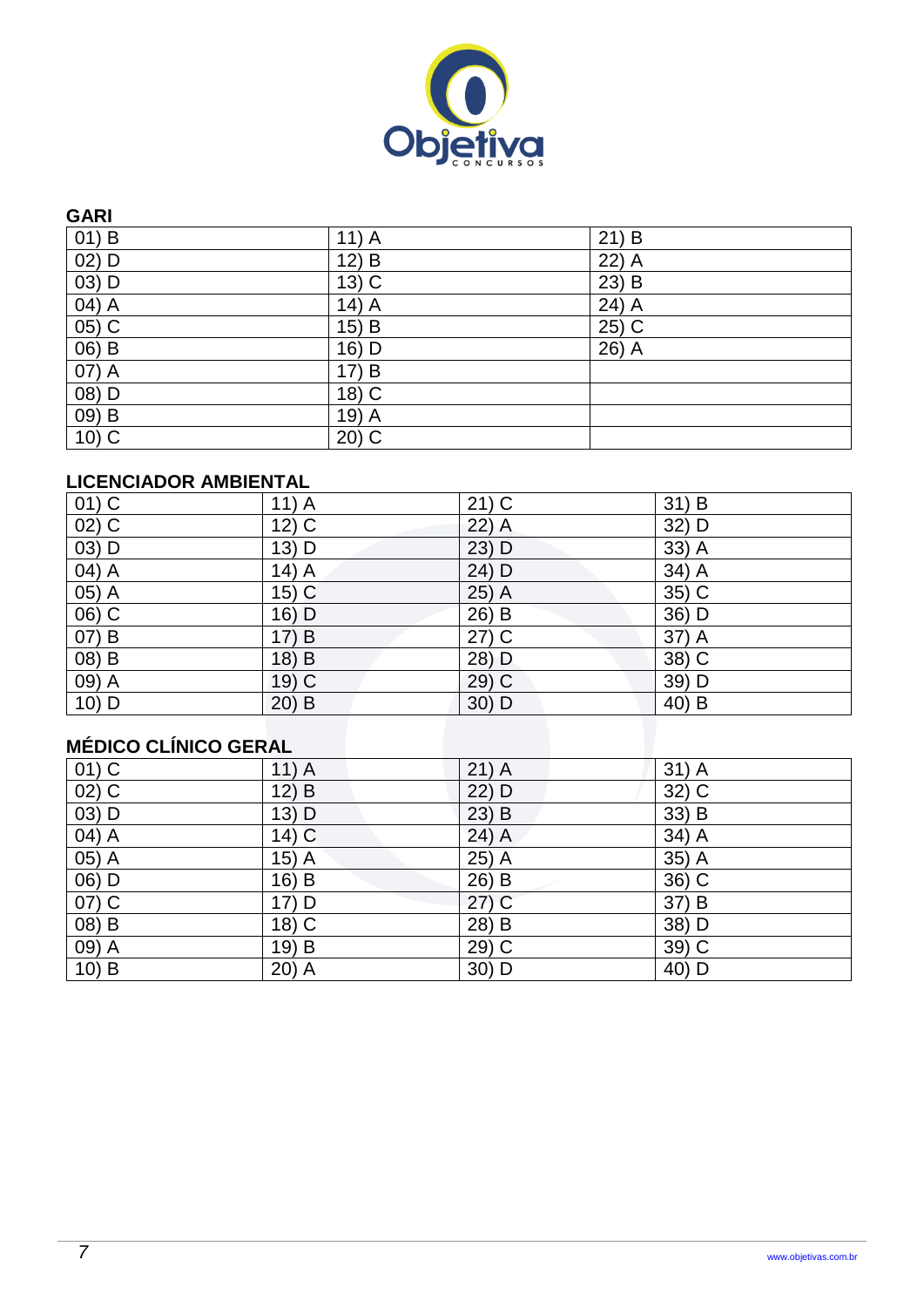

### **MÉDICO DA EQUIPE DE SAÚDE DA FAMÍLIA**

| $01)$ C            | $11)$ A | $21)$ A | $31)$ A            |
|--------------------|---------|---------|--------------------|
| $\overline{02)}$ C | $12)$ B | 22) D   | $\overline{32)}$ C |
| 03) D              | 13) D   | $23)$ B | 33) B              |
| $\overline{04)}$ A | $14)$ C | $24)$ A | $34)$ A            |
| $\overline{05)}$ A | $15)$ A | 25) A   | $35)$ D            |
| $(06)$ D           | 16) B   | 26) B   | $36)$ B            |
| 07) C              | 17) D   | $27)$ C | 37) C              |
| $(08)$ B           | 18) C   | 28) B   | $38) \overline{B}$ |
| $09)$ A            | 19) B   | 29) C   | 39) D              |
| $10)$ B            | $20)$ A | 30) D   | 40) A              |

# **MÉDICO GINECOLOGISTA E OBSTETRA**

| $01)$ C                        | $11)$ A | $21)$ A | $31)$ A                         |
|--------------------------------|---------|---------|---------------------------------|
| $02)$ C                        | 12) B   | 22) D   | 32) C                           |
| $(03)$ D                       | 13) D   | $23)$ B | 33) B                           |
| 04) A                          | 14) C   | 24) A   | 34) A                           |
| $05)$ A                        | $15)$ A | $25)$ A | $35)$ C                         |
| $\overline{06}$ $\overline{D}$ | $16)$ B | 26) B   | $36)$ D                         |
| 07) C                          | 17) D   | $27)$ C | 37) B                           |
| $(08)$ B                       | $18)$ C | 28) B   | $38)$ C                         |
| $\overline{09}$ $\overline{A}$ | 19) B   | $29)$ C | $\overline{39}$ $\overline{)A}$ |
| $10)$ B                        | $20)$ A | $30)$ D | 40) C                           |

### **MÉDICO PEDIATRA**

| $11)$ A | $21)$ A | 31) A   |
|---------|---------|---------|
| 12) B   | 22) D   | 32) C   |
| $13)$ D | $23)$ B | 33) B   |
| $14)$ C | $24)$ A | 34) D   |
| $15)$ A | $25)$ A | 35) C   |
| 16) B   | $26)$ B | 36) B   |
| 17) D   | $27)$ C | 37) D   |
| 18) C   | 28) B   | $38)$ C |
| 19) B   | 29) C   | 39) B   |
| $20)$ A | 30) D   | 40) A   |
|         |         |         |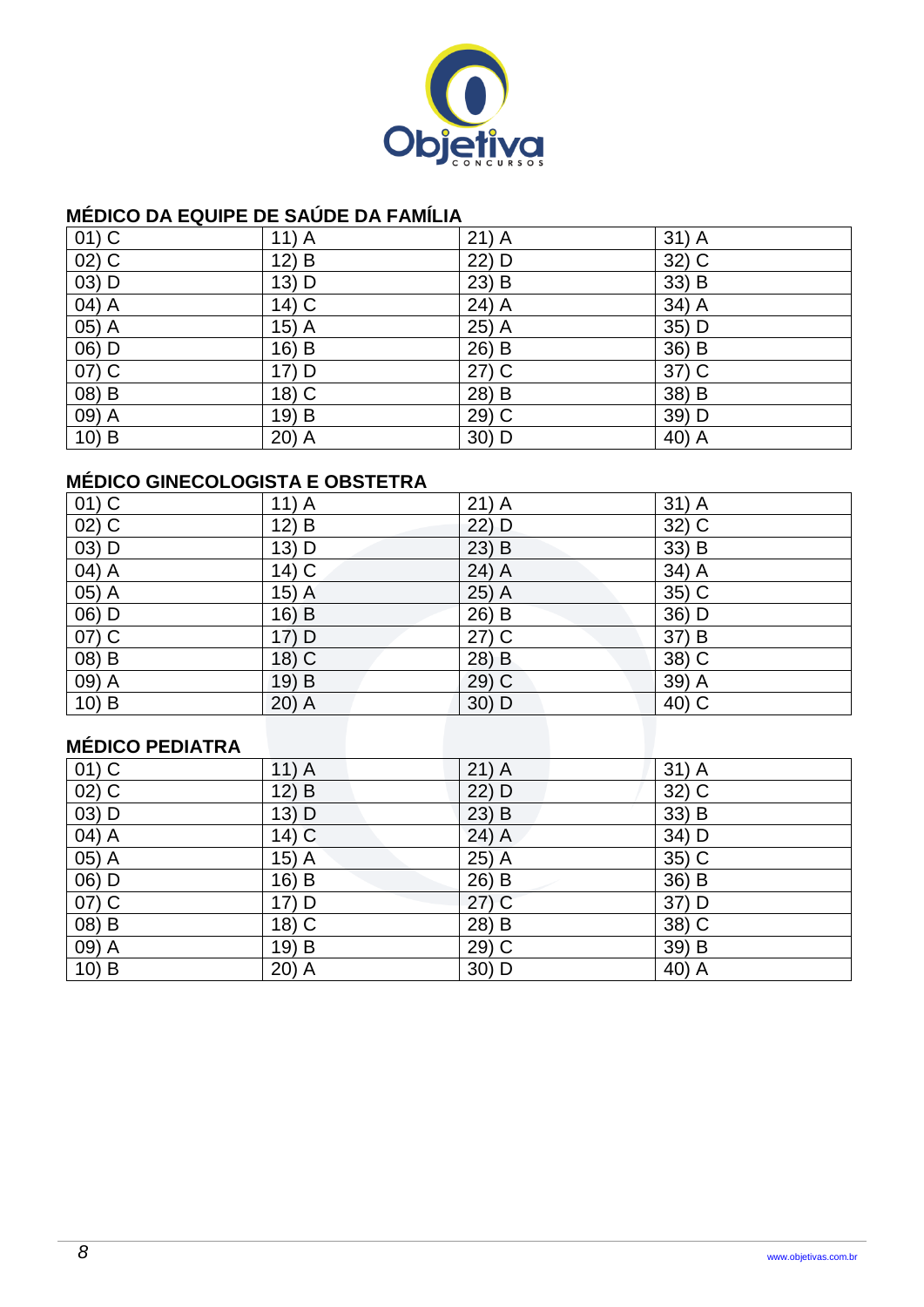

### **MÉDICO VETERINÁRIO**

| $01)$ C            | $11)$ A | $21)$ A            | $31)$ B            |
|--------------------|---------|--------------------|--------------------|
| $\overline{02)}$ C | $12)$ B | $22)$ B            | 32) D              |
| 03) D              | 13) D   | $23)$ B            | 33) B              |
| $\overline{04)}$ A | 14) C   | 24) D              | 34) C              |
| $\overline{05)}$ A | $15)$ A | 25) A              | 35) D              |
| 06) D              | 16) B   | 26) D              | 36) A              |
| $\overline{07)}$ C | 17) D   | $\overline{27)}$ C | 37) B              |
| $(08)$ B           | $18)$ C | 28) C              | 38) D              |
| 09) A              | 19) B   | 29) A              | $39)$ C            |
| $10)$ B            | $20)$ A | $30)$ A            | 40) $\overline{A}$ |

#### **MONITOR DE ESCOLA**

| $01)$ C                        | $11)$ A | 21) B   | 31) D                          |
|--------------------------------|---------|---------|--------------------------------|
| $02)$ C                        | $12)$ C | $22)$ C | 32) C                          |
| $(03)$ D                       | 13) D   | 23) D   | $33)$ A                        |
| $\overline{04}$ $\overline{A}$ | $14)$ C | 24) A   | 34) A                          |
| 05) B                          | $15)$ B | 25) D   | $35)$ D                        |
| $\overline{06}$ $\overline{C}$ | $16)$ A | 26) B   | $\overline{36}$ $\overline{B}$ |
| 07) B                          | $17)$ A | $27)$ A | 37) C                          |
| $(08)$ A                       | 18) B   | 28) D   | $38)$ A                        |
| $09)$ D                        | $19)$ A | $29)$ C | 39) B                          |
| 10) B                          | 20) D   | $30)$ D | $40)$ C                        |
|                                |         |         |                                |

#### **MOTORISTA**

| $01)$ C  | $11)$ A             | $21)$ B             |
|----------|---------------------|---------------------|
| $02)$ B  | $12)$ C             | $22)$ B             |
| $(03)$ B | 13)<br>$\mathsf{A}$ | $23)$ C             |
| 04) D    | $14)$ C             | 24) B               |
| $05)$ A  | 15) B               | 25) D               |
| 06) A    | $16)$ B             | 26) A               |
| 07) D    | 17) D               | 27) A               |
| $(08)$ C | 18) C               | $\overline{28}$ ) C |
| $(09)$ B | 19) D               | $29)$ B             |
| 10) D    | $20)$ A             | 30) D               |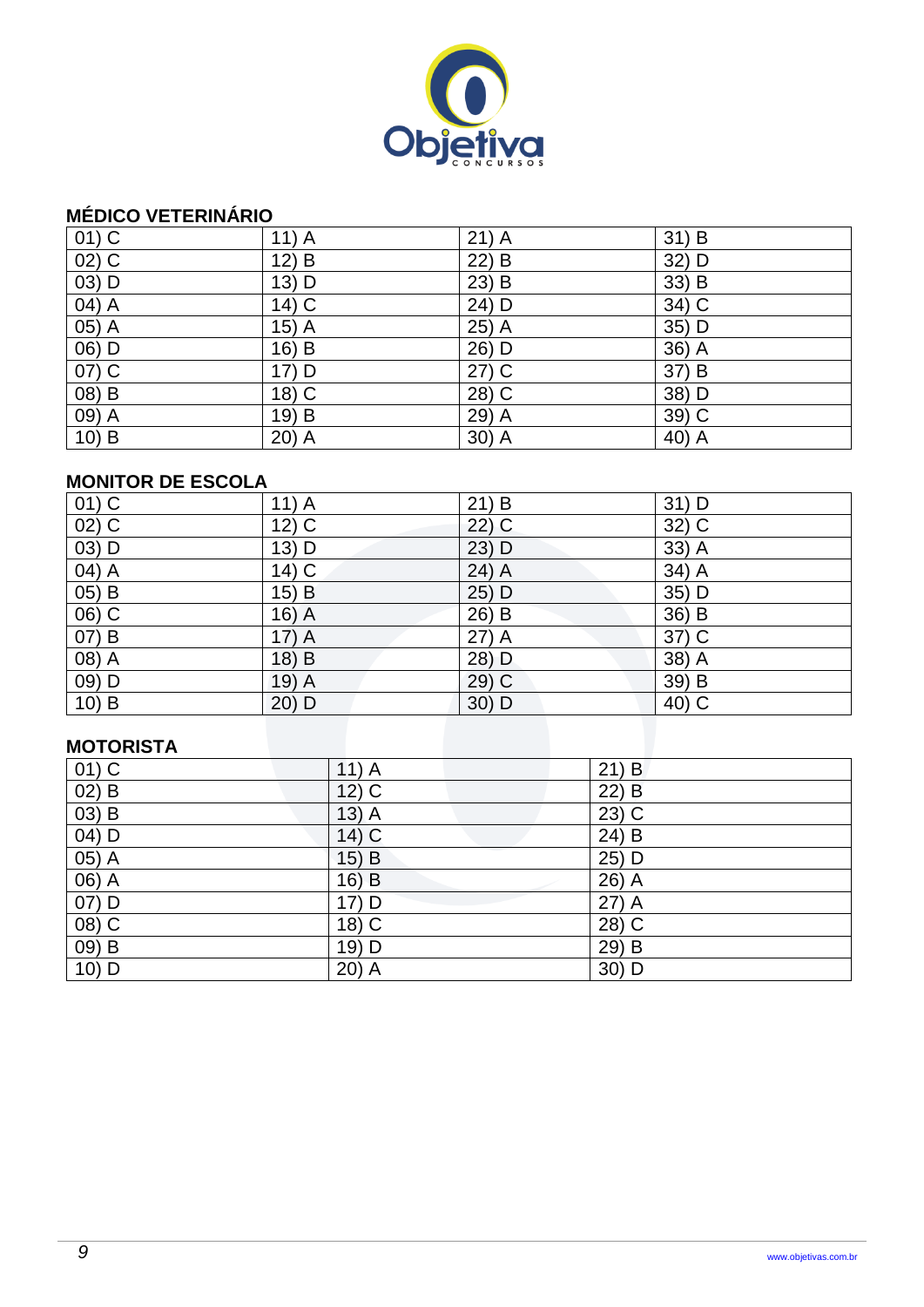

#### **NUTRICIONISTA**

| $01)$ C             | $11)$ A | $21)$ A | 31) B             |
|---------------------|---------|---------|-------------------|
| $\overline{02}$ ) C | $12)$ B | 22) D   | $32)$ A           |
| 03) D               | 13) D   | $23)$ B | 33) B             |
| $\overline{04)}$ A  | $14)$ C | 24) D   | $34)$ C           |
| $\overline{05)}$ A  | $15)$ A | 25) B   | $35)$ A           |
| 06) D               | 16) B   | 26) C   | 36) D             |
| $\overline{07)}$ C  | 17) D   | $27)$ A | 37) D             |
| $(08)$ B            | 18) C   | 28) D   | $38\overline{)C}$ |
| 09) A               | 19) B   | 29) C   | 39) B             |
| $10)$ B             | $20)$ A | $30)$ A | 40) A             |

# **OPERADOR DE MÁQUINAS**

| $01)$ C                        | $11)$ A            | $21)$ B             |
|--------------------------------|--------------------|---------------------|
| $\overline{02}$ $\overline{B}$ | $12)$ C            | 22) B               |
| $(03)$ B                       | $13)$ A            | $\overline{23}$ ) C |
| 04) D                          | $14)$ C            | 24) B               |
| $\overline{05)}$ A             | 15)<br>$\mathsf B$ | $25)$ D             |
| $06)$ A                        | $16)$ B            | $26)$ A             |
| 07) D                          | 17) D              | 27) A               |
| $(08)$ C                       | 18) C              | $28)$ C             |
| 09) B                          | 19) D              | 29) B               |
| 10) D                          | $20)$ A            | 30) D               |

# **OPERÁRIO I**

| $01)$ B  | $11)$ A             | $21)$ B |
|----------|---------------------|---------|
| $02)$ D  | 12)<br>B            | 22) A   |
| $03)$ D  | $13)$ C             | $23)$ B |
| 04) A    | $14)$ A             | $24)$ A |
| $05)$ C  | $15)$ B             | $25)$ C |
| $(06)$ B | $16)$ D             | 26) A   |
| 07) A    | 17)<br>B            |         |
| $(08)$ D | 18) C               |         |
| $(09)$ B | 19)<br>$\mathsf{A}$ |         |
| $10)$ C  | $20)$ C             |         |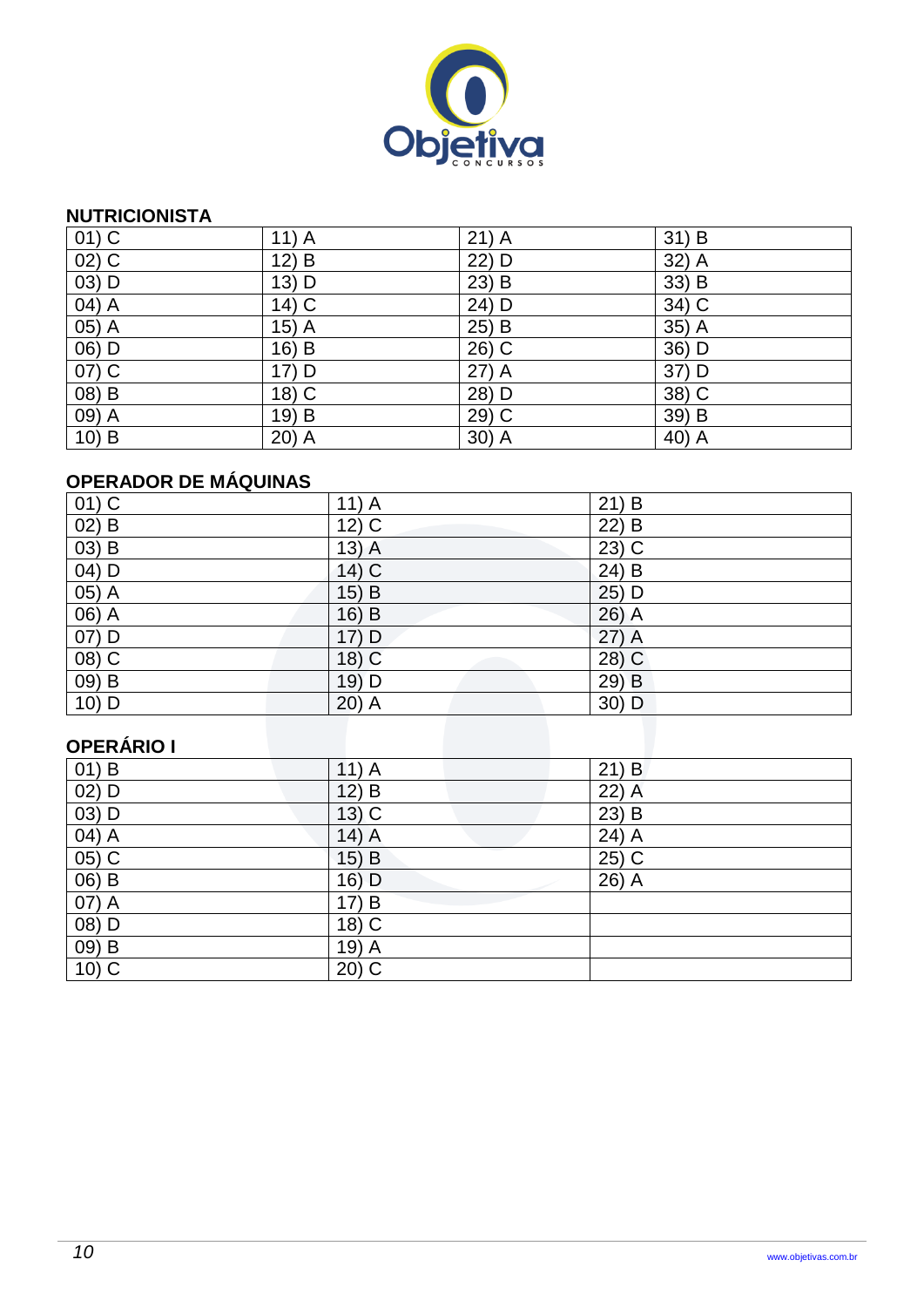

#### **PEDREIRO**

| $01)$ B             | $11)$ A            | $21)$ B |
|---------------------|--------------------|---------|
| $02)$ D             | $12)$ B            | $22)$ A |
| 03) D               | $13\overline{)C}$  | $23)$ A |
| 04) A               | $14)$ A            | $24)$ D |
| 05) C               | $15)$ B            | 25) A   |
| $06)$ B             | 16) D              | $26)$ C |
| 07) A               | 17) B              | 27) B   |
| 08) D               | 18) C              | 28) D   |
| $09)$ B             | 19) $\overline{A}$ | 29) C   |
| $\overline{10}$ ) C | $20)$ C            | 30) B   |

# **PROFESSOR EDUCAÇÃO INFANTIL**

| $01)$ C                         | $11)$ A                        | $21)$ C            | $31)$ A |
|---------------------------------|--------------------------------|--------------------|---------|
| $\overline{02)}$ C              | $\overline{12}$ $\overline{B}$ | $22)$ B            | $32)$ C |
| $(03)$ D                        | 13) D                          | $23)$ C            | 33) D   |
| $\overline{04)}$ A              | $14)$ C                        | 24) A              | $34)$ A |
| 05) B                           | $15)$ A                        | 25) D              | 35) B   |
| $\overline{06}$ $\overline{)A}$ | $16)$ C                        | 26) D              | $36)$ B |
| 07) B                           | 17) B                          | $\overline{27) C}$ | 37) D   |
| $(08)$ D                        | 18) A                          | 28) D              | $38)$ A |
| 09) B                           | 19) B                          | 29) B              | 39) C   |
| $10\overline{)C}$               | $20)$ A                        | $30)$ B            | $40)$ C |

# **PROFESSOR ENSINO FUNDAMENTAL DE 1ª A 4ª SÉRIES**

| $01)$ C  | $11)$ A | $21)$ C | $31)$ D             |
|----------|---------|---------|---------------------|
| $02)$ C  | 12) B   | $22)$ B | 32) B               |
| 03) D    | $13)$ D | $23)$ C | $33)$ A             |
| $(04)$ A | $14)$ C | $24)$ A | 34) A               |
| $05)$ B  | $15)$ A | $25)$ D | 35) D               |
| 06) A    | 16) C   | 26) D   | $\overline{36}$ ) C |
| 07) B    | 17) B   | $27)$ C | 37) D               |
| 08) D    | 18) A   | 28) D   | $38)$ A             |
| $(09)$ B | 19) B   | 29) B   | $39)$ C             |
| $10)$ C  | $20)$ A | $30)$ A | 40) C               |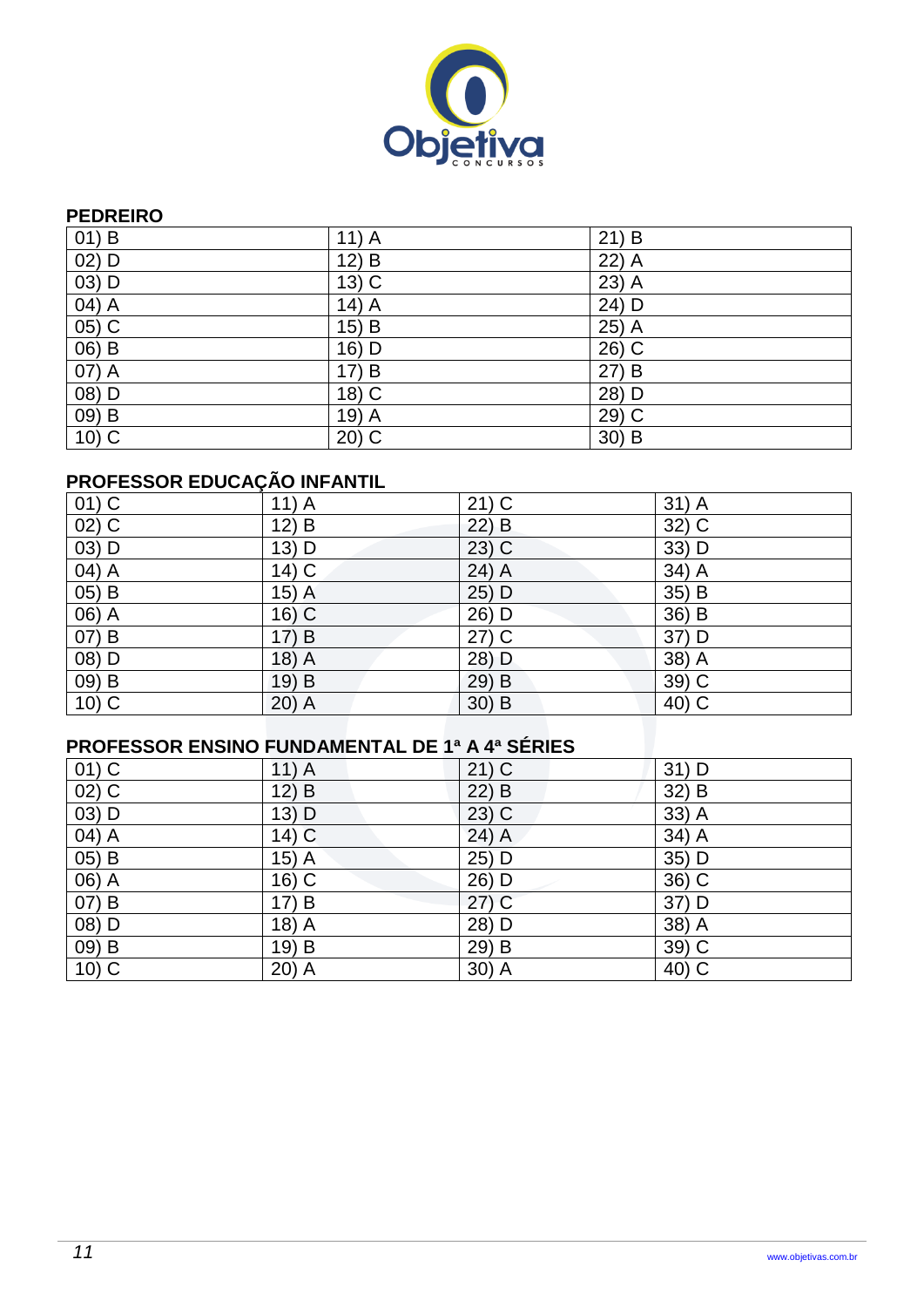

#### **PROFESSOR ENSINO FUNDAMENTAL DE 5ª A 8ª SÉRIES, NA DISCIPLINA DE ARTES**

| $01)$ C                         | $11)$ A           | $21)$ C                 | $31)$ C |
|---------------------------------|-------------------|-------------------------|---------|
| $02)$ C                         | $12)$ B           | 22) B                   | 32) C   |
| 03) D                           | 13) D             | $23)$ A                 | 33) A   |
| $\overline{04}$ $\overline{)A}$ | $14)$ C           | 24) D                   | 34) B   |
| $05)$ B                         | $15\overline{)A}$ | $25\overline{\smash)B}$ | $35)$ C |
| $\overline{06)}$ A              | 16) C             | 26) D                   | 36) B   |
| $(07)$ B                        | 17) B             | $27)$ C                 | 37) D   |
| 08) D                           | $18)$ A           | 28) A                   | 38) D   |
| $\overline{09}$ $\overline{B}$  | 19) B             | 29) D                   | $39)$ C |
| $10)$ C                         | $20)$ A           | $30)$ A                 | 40) A   |

## **PROFESSOR ENSINO FUNDAMENTAL DE 5ª A 8ª SÉRIES, NA DISCIPLINA DE CIÊNCIAS**

| $01)$ C                        | $11)$ A | $21)$ C | $31)$ C            |
|--------------------------------|---------|---------|--------------------|
| $02)$ C                        | 12) B   | $22)$ B | 32) D              |
| $03)$ D                        | 13) D   | $23)$ A | 33) A              |
| $\overline{04}$ $\overline{A}$ | $14)$ C | $24)$ D | $34)$ C            |
| $\overline{05}$ $\overline{B}$ | 15) A   | $25)$ B | 35) B              |
| 06) A                          | $16)$ C | 26) D   | 36) D              |
| $07)$ B                        | 17) B   | $27)$ C | 37) C              |
| $(08)$ D                       | $18)$ A | 28) A   | 38) B              |
| 09) B                          | 19) B   | 29) D   | 39) C              |
| $10)$ C                        | $20)$ A | $30)$ A | 40) $\overline{A}$ |

|          | PROFESSOR ENSINO FUNDAMENTAL DE 5ª A 8ª SÉRIES, NA DISCIPLINA DE HISTÓRIA |         |         |
|----------|---------------------------------------------------------------------------|---------|---------|
| $01)$ C  | 11) A                                                                     | $21)$ C | $31)$ D |
| $02)$ C  | 12) B                                                                     | $22)$ B | $32)$ B |
| $03)$ D  | $13)$ D                                                                   | $23)$ A | $33)$ A |
| 04) A    | 14) C                                                                     | 24) D   | 34) C   |
| $(05)$ B | $15)$ A                                                                   | 25) B   | $35)$ D |
| 06) A    | $16)$ C                                                                   | 26) D   | 36) C   |
| $(07)$ B | 17) B                                                                     | (27)    | 37) A   |
| 08) D    | $18)$ A                                                                   | 28) A   | 38) B   |
| 09) B    | 19) B                                                                     | 29) D   | $39)$ C |
| $10)$ C  | $20)$ A                                                                   | $30)$ A | 40) C   |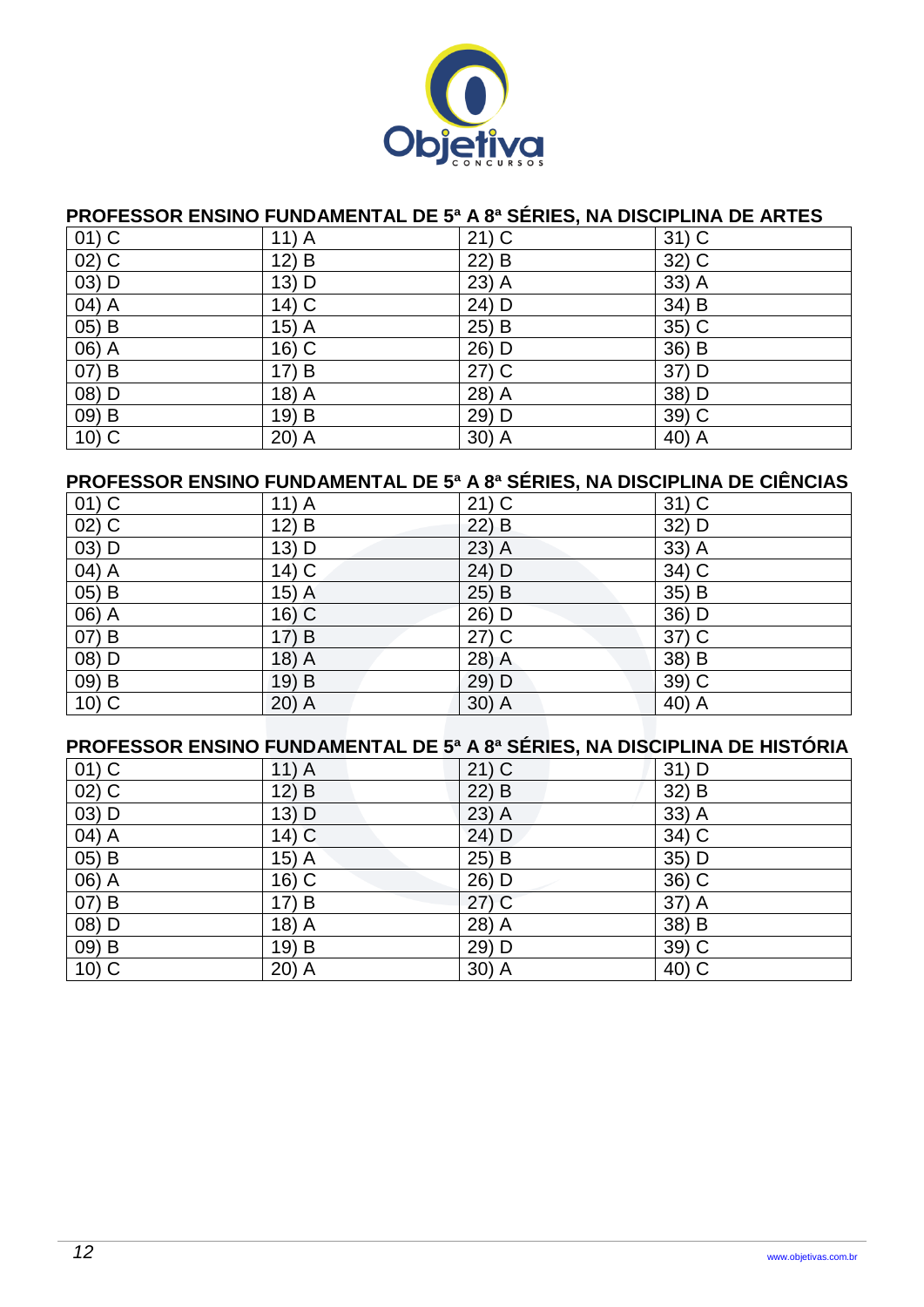

#### **PROFESSOR ENSINO FUNDAMENTAL DE 5ª A 8ª SÉRIES, NA DISCIPLINA DE MATEMÁTICA**

| $01)$ C                        | $11)$ A | $21)$ C | $31)$ D |
|--------------------------------|---------|---------|---------|
| $\overline{02)}$ C             | $12)$ B | $22)$ B | 32) B   |
| $03)$ D                        | 13) D   | $23)$ A | 33) A   |
| $\overline{04}$ $\overline{A}$ | $14)$ C | 24) D   | 34) D   |
| $05)$ B                        | $15)$ A | $25)$ B | 35) C   |
| $(06)$ A                       | $16)$ C | 26) D   | $36)$ A |
| 07) B                          | 17) B   | $27)$ C | 37) B   |
| 08) D                          | 18) A   | 28) A   | 38) C   |
| 09) B                          | 19) B   | 29) D   | 39) D   |
| $10)$ C                        | $20)$ A | 30) A   | 40) C   |

#### **PSICÓLOGO**

| $01)$ C                        | $11)$ A | $21)$ A | 31) A              |
|--------------------------------|---------|---------|--------------------|
| $02)$ C                        | 12) B   | 22) D   | $32\overline{)C}$  |
| $(03)$ D                       | 13) D   | $23)$ B | 33) C              |
| $\overline{04)}$ A             | $14)$ C | $24)$ B | $34)$ D            |
| $(05)$ A                       | $15)$ A | 25) D   | $35)$ B            |
| 06) D                          | 16) B   | 26) B   | $36)$ B            |
| $07)$ C                        | 17) D   | $27)$ D | 37) A              |
| $(08)$ B                       | $18)$ C | 28) D   | $\overline{38)}$ A |
| 09) A                          | 19) B   | 29) B   | 39) B              |
| $\overline{10}$ $\overline{B}$ | $20)$ A | $30)$ C | $40)$ D            |
|                                |         |         |                    |

### **SECRETÁRIO ESCOLAR**

| $01)$ C            | $11)$ A            | 21) B   | $31)$ D |
|--------------------|--------------------|---------|---------|
| $02)$ C            | $12)$ C            | 22) C   | 32) A   |
| 03) D              | $13)$ D            | $23)$ D | 33) A   |
| $\overline{04)}$ A | $14)$ C            | $24)$ A | $34)$ D |
| 05) B              | 15) B              | 25) D   | 35) B   |
| $06)$ C            | 16) $\overline{A}$ | 26) B   | $36)$ A |
| 07) B              | $17)$ A            | $27)$ A | $37)$ C |
| 08) A              | 18) B              | 28) D   | 38) B   |
| 09) D              | 19) A              | 29) C   | $39)$ C |
| 10) B              | 20) D              | 30) D   | $40)$ B |